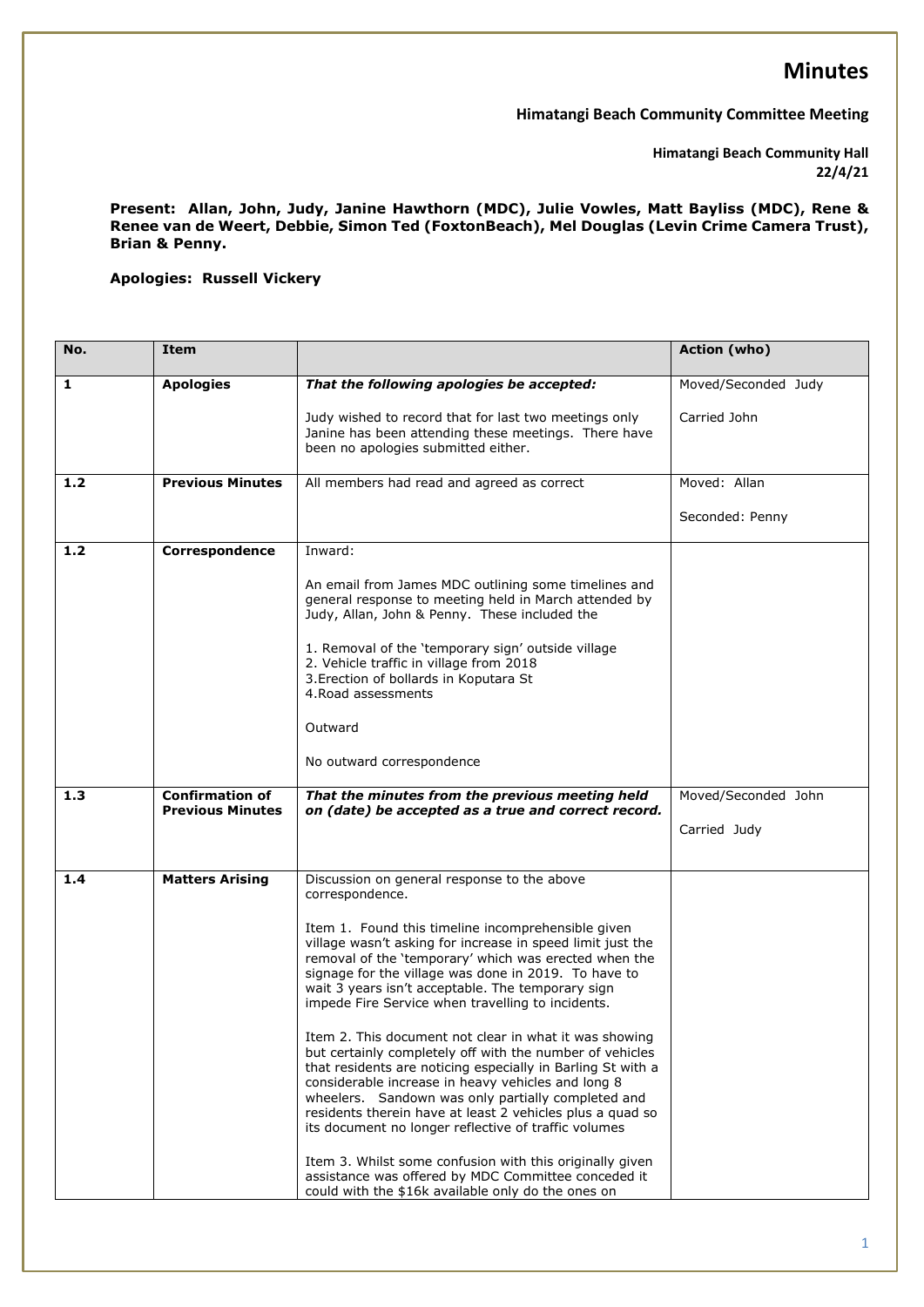### **Himatangi Beach Community Committee Meeting**

#### **Himatangi Beach Community Hall 22/4/21**

| No.          | Item            |                                                                                                                                                                                                                                                                                                                                                                                                                                                                                                                                                                                                                        | Action (who) |
|--------------|-----------------|------------------------------------------------------------------------------------------------------------------------------------------------------------------------------------------------------------------------------------------------------------------------------------------------------------------------------------------------------------------------------------------------------------------------------------------------------------------------------------------------------------------------------------------------------------------------------------------------------------------------|--------------|
|              |                 | Koputara Rd. MDC have committed to commence this<br>work by mid May.<br>Item 4. Road assessment. Major contention here as the<br>roading is in shocking state of repair - with edging due<br>to increase in heavy vehicles breaking down the road.<br>Potholes and collapsing road visual to anyone.<br>Many of these comments were challenged by the council<br>parks representative but the committee remains<br>adamant that insufficient effort is done. We are happy<br>generally with the cleaning of sand, emptying of<br>recycling and bins as a rule.<br>Matt from MDC further wished to raise that much work |              |
|              |                 | and effort is being put into the village with money on<br>likes of (revamped tennis court, upgrade to skate park,<br>restoration of the dunes - we challenged perhaps this<br>sum of \$145k should be from Horizons not MDC.<br>We also raised the continuous and ongoing issue of the<br>recycling area being moved back 5m which was<br>originally agreed to by MDC but which Matt informed us                                                                                                                                                                                                                       |              |
|              |                 | that they are now opposed to so sadly that saga will<br>continue. At the original meeting with council<br>representatives the suggested we could do the work<br>ourselves as a village project and we should get second<br>quote. It was also stated that where feasible MDC could<br>provide resource/funding however seems Matt has<br>withdrawn that by stating that we would only be allowed<br>to use a council approved contractor further delaying<br>and confusing the much needed cleanup.                                                                                                                    |              |
|              |                 | Another area of concern is the lack of repair & general<br>maintenance of the footpaths. We have elderly villages<br>in mobility scooters riding on road as footpaths are<br>overgrown or broken. In some cases the overgrown area<br>is insufficient to take the width of a pram. This has<br>been raised as health and safety issue and hope before<br>any serious injury occurs council start work.                                                                                                                                                                                                                 |              |
|              |                 | Generally and as has been case for some years now HB<br>Committee is constantly asking for some tangible<br>improvement in our area especially around roading,<br>footpaths and flooding of streets which seems to be<br>falling on deaf ears.                                                                                                                                                                                                                                                                                                                                                                         |              |
|              |                 | After Matt left meeting it was suggested that we contact<br>Mayor and arrange for meeting (this has been done she<br>will be driven around the village along with CEO) and<br>shown the general state.                                                                                                                                                                                                                                                                                                                                                                                                                 |              |
|              |                 | Brian requested a copy of a plan done by MDC some<br>years back where they agreed to a number of initiatives<br>which he feels have been lost over time. This<br>document was completed by a group of university<br>students.                                                                                                                                                                                                                                                                                                                                                                                          |              |
| $\mathbf{2}$ |                 | <b>Items for Approval/Information</b>                                                                                                                                                                                                                                                                                                                                                                                                                                                                                                                                                                                  |              |
| 2.1          | <b>Finances</b> | Income:                                                                                                                                                                                                                                                                                                                                                                                                                                                                                                                                                                                                                |              |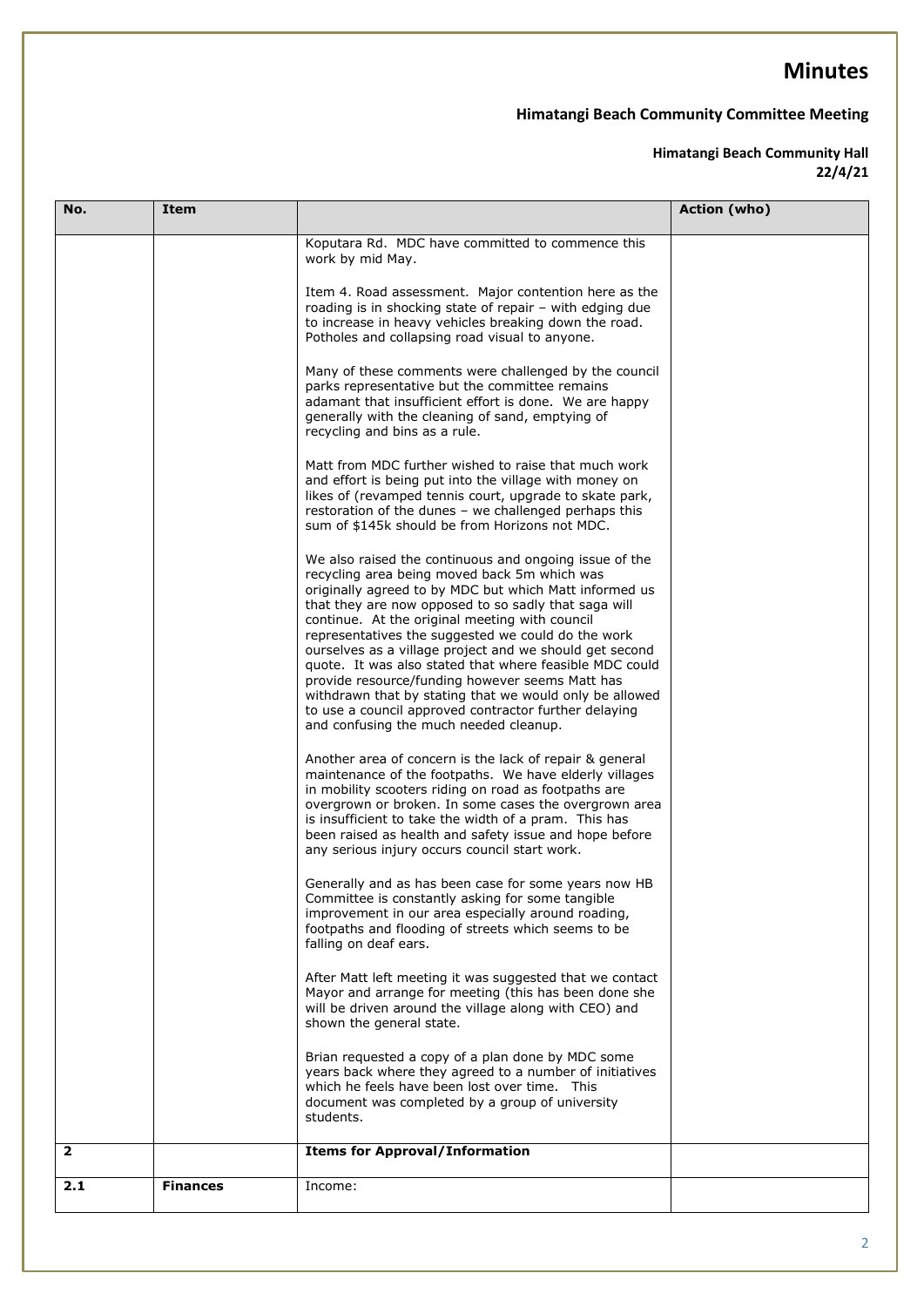### **Himatangi Beach Community Committee Meeting**

#### **Himatangi Beach Community Hall 22/4/21**

| No. | <b>Item</b>                                             |                                                                                                                                                                                                                                                                                                                                                                                                                                                                                                                                                                                                                                                                                                                                                                                                                                                                                                                                                                                                                      | Action (who)                    |
|-----|---------------------------------------------------------|----------------------------------------------------------------------------------------------------------------------------------------------------------------------------------------------------------------------------------------------------------------------------------------------------------------------------------------------------------------------------------------------------------------------------------------------------------------------------------------------------------------------------------------------------------------------------------------------------------------------------------------------------------------------------------------------------------------------------------------------------------------------------------------------------------------------------------------------------------------------------------------------------------------------------------------------------------------------------------------------------------------------|---------------------------------|
|     |                                                         | No information of any income or expenditure by<br><b>HBCC</b> recorded.<br>Expenditure:<br>Balance:<br>There were no changes or additional expenses<br>identified - no change.<br>That the Financial Report as presented be<br>received.                                                                                                                                                                                                                                                                                                                                                                                                                                                                                                                                                                                                                                                                                                                                                                             | Moved/Seconded<br>Carried       |
| 2.2 | <b>Community</b><br>Projects/Plan<br>(where applicable) | A representation from Community Patrol, The Levin<br>Crime Team and Foxton Camera initiative presented to<br>committee the benefits of investing in a camera solution<br>that would be linked back to Levin Police. This initiative<br>is region of \$27k and whilst this committee has no<br>funding available is fully supportive of. It was<br>suggested that the HB Trust be engaged to facilitate<br>funding from likes of Central Energy Trust and others.<br>Community Patrol to investigate that further and we are<br>hopeful of funding. Discussion about privacy and as this<br>system is managed through Police by suitably vetted<br>volunteers we feel there are really no major concerns.<br>MDC planned expenditure over the next period was<br>discussed - still awaiting full descriptive but basically;<br>Tennis courts: \$26k starting in 6 months<br>Skate park: \$20k<br>Playground: \$69k<br>Toilet area resealing: \$11k starting June<br>Hall Renewal \$20k<br>Dunes remedial work: \$145k | Moved: Brian<br>Seconded: Penny |
| 3   |                                                         | <b>Other Business</b>                                                                                                                                                                                                                                                                                                                                                                                                                                                                                                                                                                                                                                                                                                                                                                                                                                                                                                                                                                                                |                                 |
| 3.1 | Subcommittee<br><b>Reports</b><br><b>Surf Club</b>      | No representation from the Surf Club                                                                                                                                                                                                                                                                                                                                                                                                                                                                                                                                                                                                                                                                                                                                                                                                                                                                                                                                                                                 |                                 |
| 3.2 | <b>Community Patrol</b>                                 | CP presented their Camera Project                                                                                                                                                                                                                                                                                                                                                                                                                                                                                                                                                                                                                                                                                                                                                                                                                                                                                                                                                                                    |                                 |
| 3.3 | <b>Fire Brigade</b>                                     | Still issues with the cleaning up of the fire hydrants,<br>although some work has been commenced.<br>Open Fire Season now underway.                                                                                                                                                                                                                                                                                                                                                                                                                                                                                                                                                                                                                                                                                                                                                                                                                                                                                  |                                 |
| 4   |                                                         | <b>Council Matters</b>                                                                                                                                                                                                                                                                                                                                                                                                                                                                                                                                                                                                                                                                                                                                                                                                                                                                                                                                                                                               |                                 |
|     |                                                         | Update from Liaison Councillor on current MDC<br>activities.                                                                                                                                                                                                                                                                                                                                                                                                                                                                                                                                                                                                                                                                                                                                                                                                                                                                                                                                                         |                                 |
|     | <b>Meeting Closed</b>                                   | 20.35                                                                                                                                                                                                                                                                                                                                                                                                                                                                                                                                                                                                                                                                                                                                                                                                                                                                                                                                                                                                                |                                 |